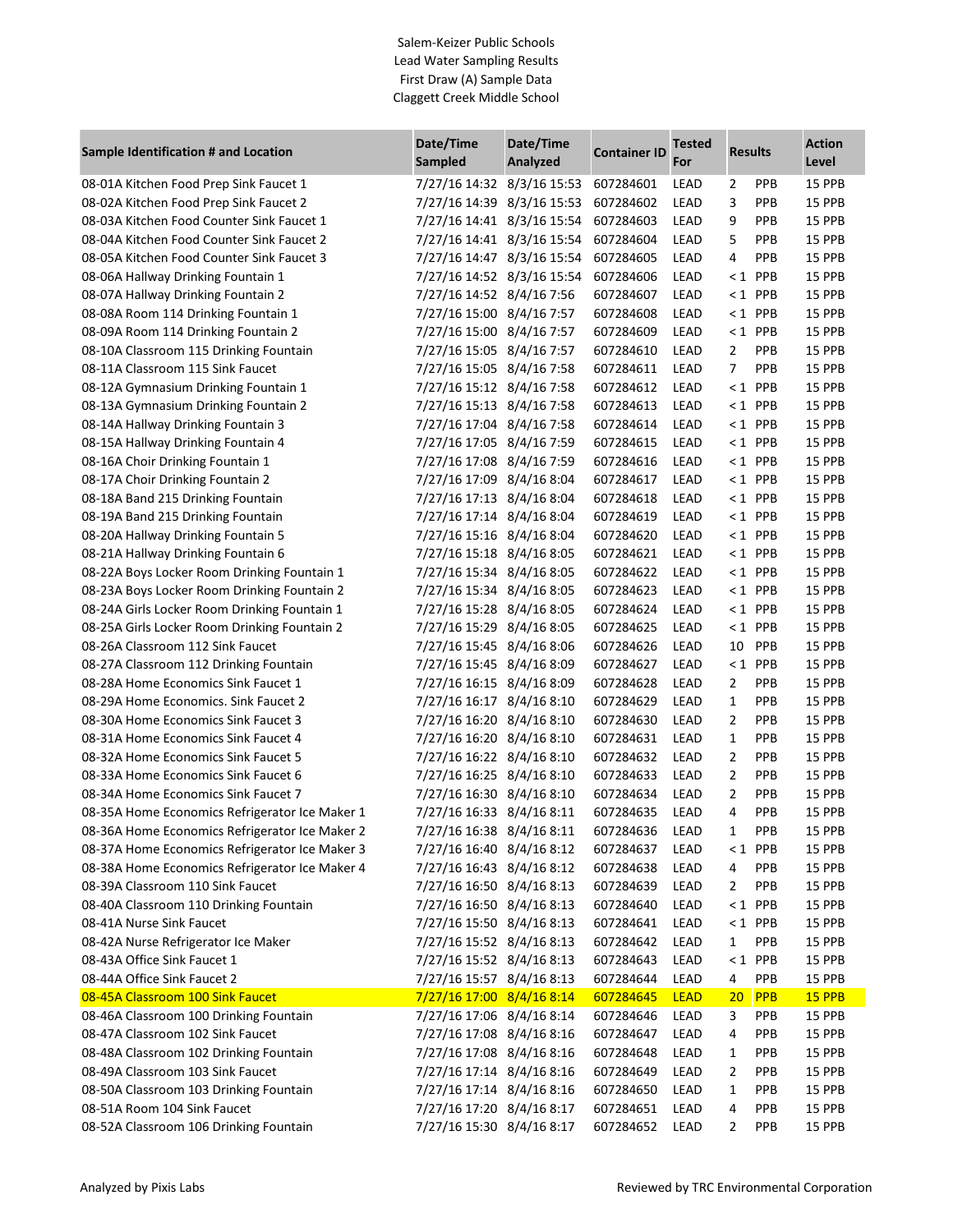| Sample Identification # and Location   | Date/Time<br>Sampled                       | Date/Time<br><b>Analyzed</b>         | <b>Container ID</b> | <b>Tested</b><br>For | <b>Results</b> |            | <b>Action</b><br>Level |
|----------------------------------------|--------------------------------------------|--------------------------------------|---------------------|----------------------|----------------|------------|------------------------|
| 08-54A Classroom 107 Sink Faucet       | 7/27/16 17:35 8/4/16 8:17                  |                                      | 607284653           | <b>LEAD</b>          | 4              | <b>PPB</b> | 15 PPB                 |
| 08-55A Classroom 107 Drinking Fountain | 7/27/16 17:35 8/4/16 8:17                  |                                      | 607284654           | LEAD                 | 2              | PPB        | 15 PPB                 |
| 08-56A Classroom 108 Sink Faucet       | 7/27/16 17:42 8/4/16 8:17                  |                                      | 607284655           | LEAD                 | 4              | PPB        | 15 PPB                 |
| 08-57A Classroom 108 Drinking Fountain | 7/27/16 17:42 8/4/16 8:18                  |                                      | 607284656           | LEAD                 | 1              | <b>PPB</b> | 15 PPB                 |
| 08-58A Classroom 208 Sink Faucet       | 7/27/16 14:32 8/4/16 8:19                  |                                      | 607284657           | LEAD                 | $\overline{2}$ | PPB        | 15 PPB                 |
| 08-59A Classroom 208 Drinking Fountain | 7/27/16 14:32 8/4/16 8:19                  |                                      | 607284658           | LEAD                 | $\overline{2}$ | PPB        | 15 PPB                 |
| 08-60A Classroom 207 Sink Faucet       | 7/27/16 14:34 8/4/16 8:19                  |                                      | 607284659           | LEAD                 | 3              | PPB        | 15 PPB                 |
| 08-61A Classroom 207 Drinking Fountain | 7/27/16 14:34 8/4/16 8:19                  |                                      | 607284660           | LEAD                 | 1              | PPB        | 15 PPB                 |
| 08-62A Classroom 206 Sink Faucet       | 7/27/16 14:36 8/4/16 8:20                  |                                      | 607284661           | LEAD                 | 3              | PPB        | 15 PPB                 |
| 08-63A Classroom 206 Drinking Fountain | 7/27/16 14:36 8/4/16 8:20                  |                                      | 607284662           | LEAD                 | $\overline{2}$ | PPB        | 15 PPB                 |
| 08-64A Classroom 209 Sink Faucet       | 7/27/16 14:38 8/4/16 8:20                  |                                      | 607284663           | LEAD                 | 3              | PPB        | 15 PPB                 |
| 08-65A Classroom 203 Sink Faucet       | 7/27/16 14:40 8/4/16 8:20                  |                                      | 607284664           | LEAD                 | $\overline{2}$ | PPB        | 15 PPB                 |
| 08-66A Classroom 203 Drinking Fountain | 7/27/16 14:40 8/4/16 8:20                  |                                      | 607284665           | LEAD                 | $\leq 1$       | PPB        | 15 PPB                 |
| 08-67A Classroom 202 Sink Faucet       | 7/27/16 14:42 8/4/16 8:21                  |                                      | 607284666           | LEAD                 | 13             | <b>PPB</b> | 15 PPB                 |
| 08-68A Classroom 202 Drinking Fountain | 7/27/16 14:42 8/3/16 10:23                 |                                      | 607284667           | LEAD                 | $\leq 1$       | PPB        | 15 PPB                 |
| 08-69A Classroom 201 Sink Faucet       | 7/27/16 14:44 8/3/16 10:23                 |                                      | 607284668           | LEAD                 | 5              | PPB        | 15 PPB                 |
| 08-70A Classroom 201 Drinking Fountain | 7/27/16 14:44 8/3/16 10:23                 |                                      | 607284669           | LEAD                 | 3              | PPB        | 15 PPB                 |
| 08-71A Classroom 200 Sink Faucet       | 7/27/16 14:46 8/3/16 10:22                 |                                      | 607284670           | LEAD                 | 2              | PPB        | 15 PPB                 |
| 08-72A Classroom 200 Drinking Fountain | 7/27/16 14:46 8/3/16 10:22                 |                                      | 607284671           | LEAD                 | $\overline{2}$ | PPB        | 15 PPB                 |
| 08-73A Computer 213 Sink Faucet        | 7/27/16 18:57 8/3/16 10:22                 |                                      | 607284672           | LEAD                 | 3              | PPB        | 15 PPB                 |
| 08-74A Computer 213 Drinking Fountain  | 7/27/16 18:57 8/3/16 10:22                 |                                      | 607284673           | LEAD                 | $\overline{2}$ | PPB        | 15 PPB                 |
| 08-75A Computer 212 Sink Faucet        | 7/27/16 18:47 8/3/16 10:22                 |                                      | 607284674           | LEAD                 | 12             | PPB        | 15 PPB                 |
| 08-76A Computer 212 Drinking Fountain  | 7/27/16 18:47 8/3/16 10:21                 |                                      | 607284675           | LEAD                 |                | $< 1$ PPB  | 15 PPB                 |
| 08-77A Classroom 211 Sink Faucet       | 7/27/16 18:42 8/3/16 10:21                 |                                      | 607284676           | LEAD                 | 4              | PPB        | 15 PPB                 |
| 08-78A Classroom 211 Drinking Fountain | 7/27/16 18:42 8/3/16 10:28                 |                                      | 607284677           | LEAD                 | 1              | <b>PPB</b> | 15 PPB                 |
| 08-79A Classroom 210 Sink Faucet       | 7/27/16 18:33 8/3/16 10:28                 |                                      | 607284678           | LEAD                 |                | $< 1$ PPB  | 15 PPB                 |
| 08-80A Classroom 210 Drinking Fountain | 7/27/16 18:34 8/3/16 10:28                 |                                      | 607284679           | LEAD                 | 1              | PPB        | 15 PPB                 |
| 08-81A Classroom 314 Sink Faucet       | 7/27/16 14:48 8/3/16 10:28                 |                                      | 607284680           | LEAD                 | $\overline{2}$ | PPB        | 15 PPB                 |
| 08-82A Classroom 314 Drinking Fountain | 7/27/16 14:48 8/3/16 10:28                 |                                      | 607284681           | LEAD                 | 1              | PPB        | 15 PPB                 |
| 08-83A Classroom 316 Sink Faucet       | 7/27/16 14:50 8/3/16 10:29                 |                                      | 607284682           | LEAD                 | $\mathbf{1}$   | PPB        | 15 PPB                 |
| 08-84A Classroom 316 Drinking Fountain | 7/27/16 14:50 8/3/16 10:29                 |                                      | 607284683           | LEAD                 | $\leq 1$       | PPB        | 15 PPB                 |
| 08-85A Hallway Drinking Fountain 7     | 7/27/16 17:53 8/3/16 10:29                 |                                      | 607284684           | LEAD                 | $\leq 1$       | PPB        | 15 PPB                 |
| 08-86A Hallway Drinking Fountain 8     | 7/27/16 17:54 8/3/16 10:29                 |                                      | 607284685           | LEAD                 | $\mathbf{1}$   | PPB        | 15 PPB                 |
| 08-89A Classroom 317 Sink Faucet       | 7/27/16 14:52 8/3/16 11:12                 |                                      | 6072846107 LEAD     |                      | 8              | PPB        | 15 PPB                 |
| 08-90A Classroom 317 Drinking Fountain | 7/27/16 14:52 8/3/16 10:30 607284686       |                                      |                     | LEAD                 | 4              | PPB        | 15 PPB                 |
| 08-91A Classroom 312 Sink Faucet       |                                            | 7/27/16 14:54 8/3/16 10:32 607284687 |                     | LEAD                 | 4              | PPB        | 15 PPB                 |
| 08-92A Classroom 312 Drinking Fountain | 7/27/16 14:54 8/3/16 10:41 607284688       |                                      |                     | LEAD                 | 2              | <b>PPB</b> | 15 PPB                 |
| 08-93A Classroom 311 Sink Faucet       | 7/27/16 17:51 8/3/16 10:41 607284689       |                                      |                     | LEAD                 | 2              | <b>PPB</b> | 15 PPB                 |
| 08-94A Classroom 311 Drinking Fountain | 7/27/16 17:51 8/3/16 10:42 607284690       |                                      |                     | LEAD                 | $\overline{2}$ | PPB        | 15 PPB                 |
| 08-95A Room 310 Sink Faucet            | 7/27/16 17:50 8/3/16 10:42 607284691       |                                      |                     | LEAD                 | 3              | PPB        | 15 PPB                 |
| 08-96A Room 300 Sink Faucet            | 7/27/16 17:25 8/3/16 10:42 607284692       |                                      |                     | LEAD                 | 3              | PPB        | 15 PPB                 |
| 08-97A Room 300 Drinking Fountain      | 7/27/16 17:25 8/3/16 10:42 607284693       |                                      |                     | LEAD                 | 1              | PPB        | 15 PPB                 |
| 08-98A Room 301 Sink Faucet            | 7/27/16 17:28 8/3/16 10:42 607284694       |                                      |                     | LEAD                 | 8              | PPB        | 15 PPB                 |
| 08-99A Room 301 Drinking Fountain      | 7/27/16 17:28 8/3/16 10:43 607284695       |                                      |                     | LEAD                 | 1              | PPB        | 15 PPB                 |
| 08-100A Room 302 Sink Faucet           | 7/27/16 17:31 8/3/16 10:44 607284696       |                                      |                     | LEAD                 | 6              | PPB        | 15 PPB                 |
| 08-101A Room 302 Drinking Fountain     | 7/27/16 17:31 8/3/16 10:56                 |                                      | 607284697           | LEAD                 | $\mathbf{1}$   | PPB        | 15 PPB                 |
| 08-102A Room 303 Sink Faucet           | 7/27/16 17:35 8/3/16 10:56                 |                                      | 607284698           |                      | $\mathbf{1}$   | PPB        |                        |
| 08-103A Room 303 Drinking Fountain     | 7/27/16 17:35 8/3/16 10:56                 |                                      | 607284699           | LEAD<br>LEAD         | $\leq 1$       | PPB        | 15 PPB<br>15 PPB       |
| 08-104A Room 304 Sink Faucet           | 7/27/16 17:40 8/3/16 10:57 6072846100 LEAD |                                      |                     |                      | 3              | PPB        | 15 PPB                 |
| 08-105A Room 306 Sink Faucet           | 7/27/16 17:43 8/3/16 10:57                 |                                      | 6072846101 LEAD     |                      | 3              | PPB        | 15 PPB                 |
|                                        | 7/27/16 17:43 8/3/16 10:57                 |                                      | 6072846102 LEAD     |                      | 2              | PPB        | <b>15 PPB</b>          |
| 08-106A Room 306 Drinking Fountain     |                                            |                                      |                     |                      |                |            |                        |
| 08-107A Room 307 Sink Faucet           | 7/27/16 17:45 8/3/16 10:59                 |                                      | 6072846103 LEAD     |                      | 4              | PPB        | 15 PPB                 |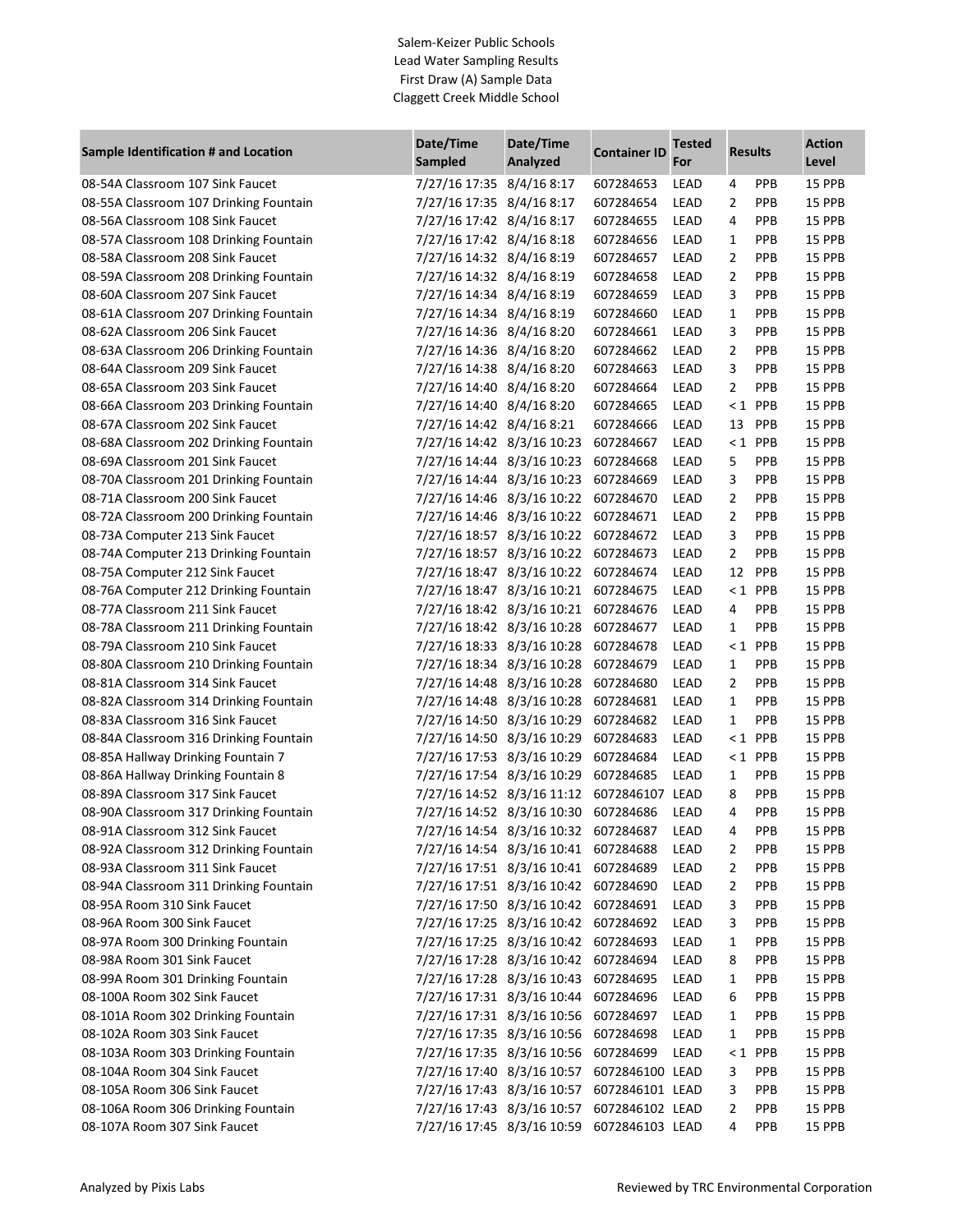| Sample Identification # and Location | Date/Time<br><b>Sampled</b>                | Date/Time<br><b>Analyzed</b> | <b>Container ID</b> For | Tested | <b>Results</b>  | <b>Action</b><br>Level |
|--------------------------------------|--------------------------------------------|------------------------------|-------------------------|--------|-----------------|------------------------|
| 08-108A Room 307 Drinking Fountain   | 7/27/16 17:45 8/3/16 10:59 6072846104 LEAD |                              |                         |        | $< 1$ PPB       | 15 PPB                 |
| 08-109A Room 308 Sink Faucet         | 7/27/16 17:48 8/3/16 11:00 6072846105 LEAD |                              |                         |        | <b>PPB</b><br>3 | 15 PPB                 |
| 08-110A Room 308 Drinking Fountain   | 7/27/16 17:48 8/3/16 11:01 6072846106 LEAD |                              |                         |        | $< 1$ PPB       | <b>15 PPB</b>          |

EPA Action Level for Lead in Schools is 20 PPB

SKPS Action Level for Lead is 15 PPB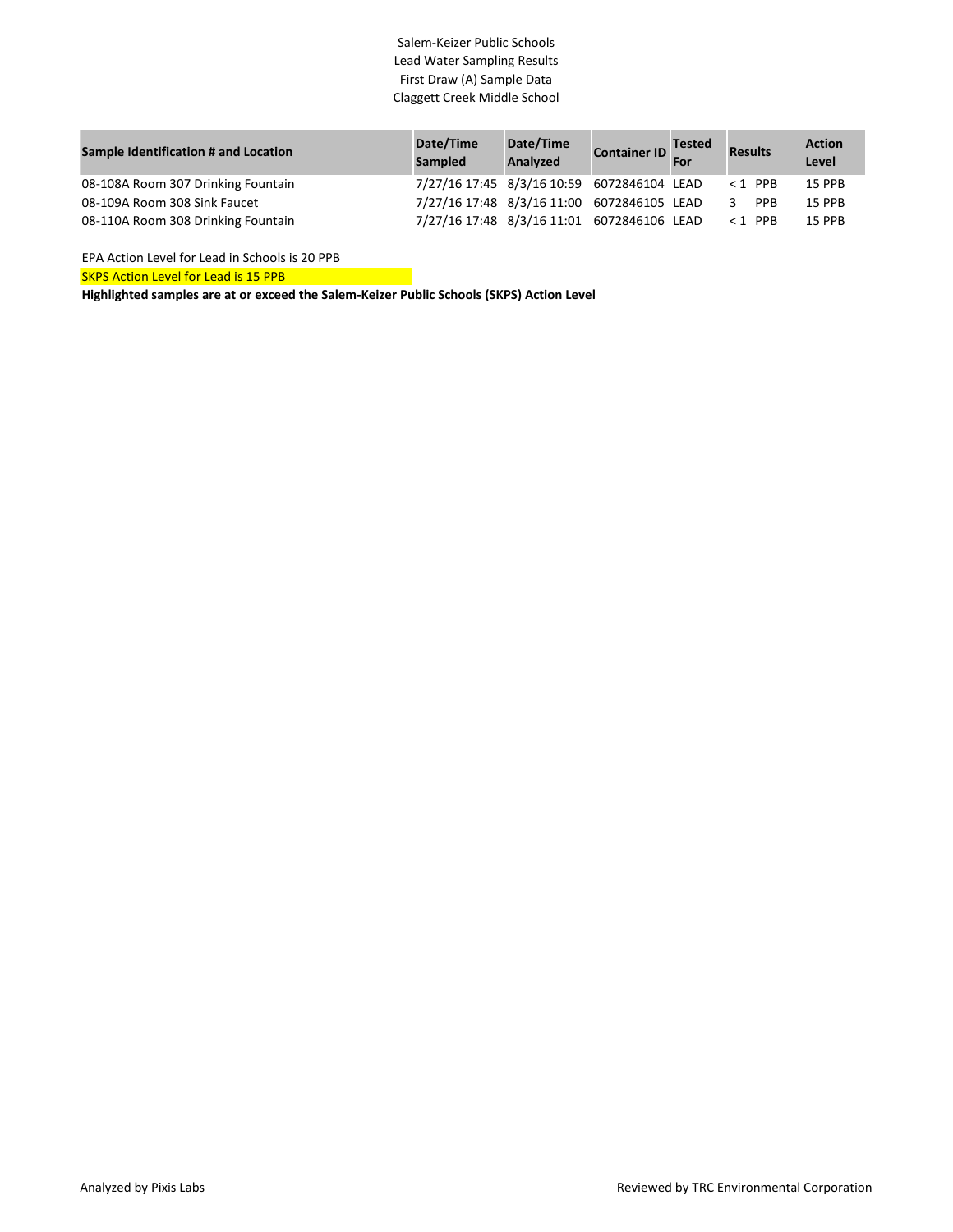| Sample Identification # and Location | Date/Time<br><b>Sampled</b> | Date<br><b>Analyzed</b> | <b>Container ID</b> | <b>Tested</b><br>For | <b>Results</b> | <b>Action</b><br>Level |
|--------------------------------------|-----------------------------|-------------------------|---------------------|----------------------|----------------|------------------------|
| 08-53A Classroom 106 Sink Faucet     | 9/23/2016 4:27 9/26/2016    |                         | 58297               | .EAD                 | <b>PPR</b>     | 15 PPB                 |

EPA Action Level for Lead in Schools is 20 PPB

SKPS Action Level for Lead is 15 PPB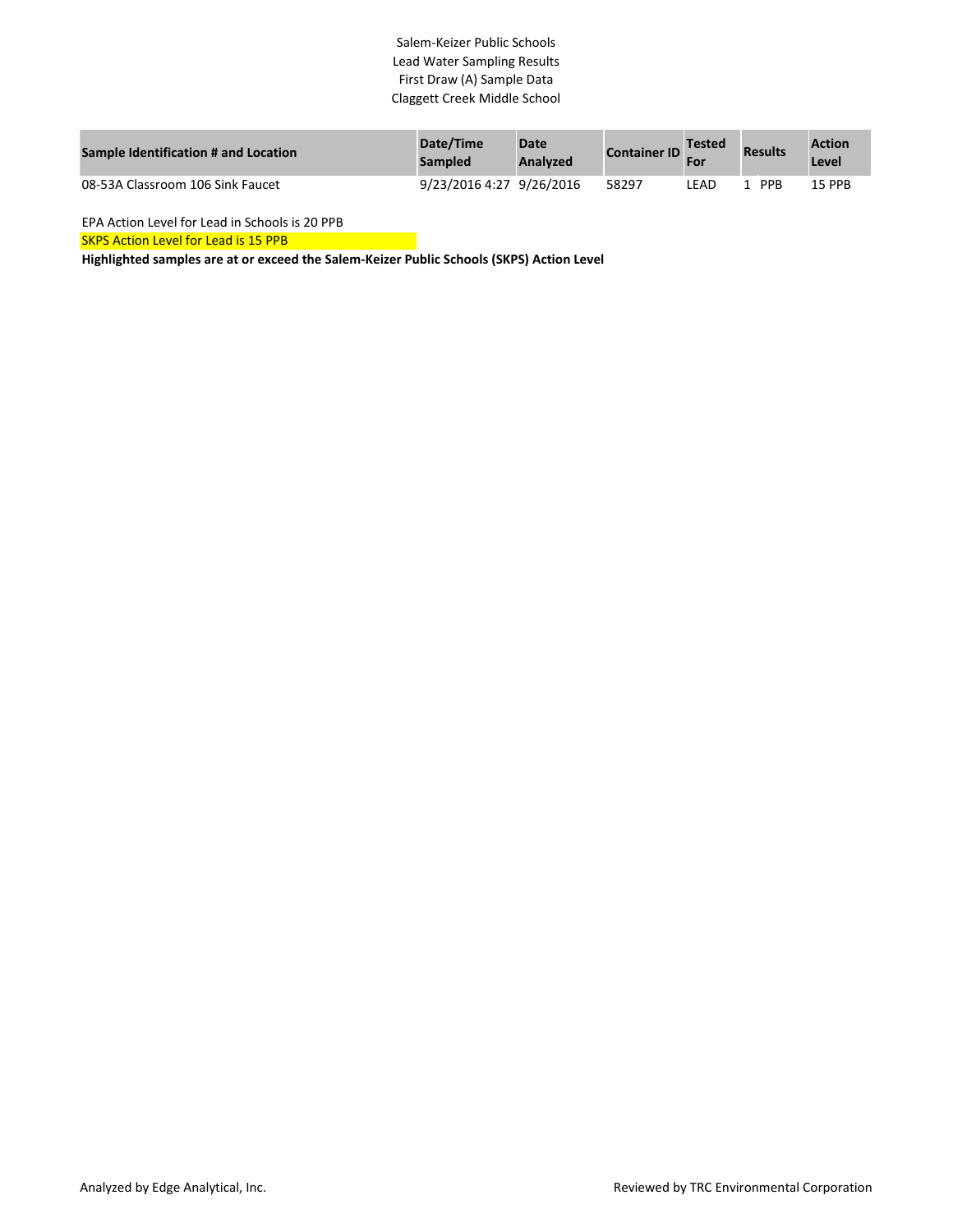| Sample Identification # and Location | Date/Time<br>Sampled | Date/Time<br>Analyzed                 | <b>Container ID</b> | <b>Tested</b><br>For | <b>Results</b>         | <b>Action</b><br>Level |
|--------------------------------------|----------------------|---------------------------------------|---------------------|----------------------|------------------------|------------------------|
| 08-45B Classroom 100 Sink Faucet     |                      | 7/27/16 17:07 8/23/16 11:31 608170201 |                     | LEAD                 | <b>PPR</b><br>$\leq 1$ | 15 PPB                 |

EPA Action Level for Lead in Schools is 20 PPB

**SKPS Action Level for Lead is 15 PPB**